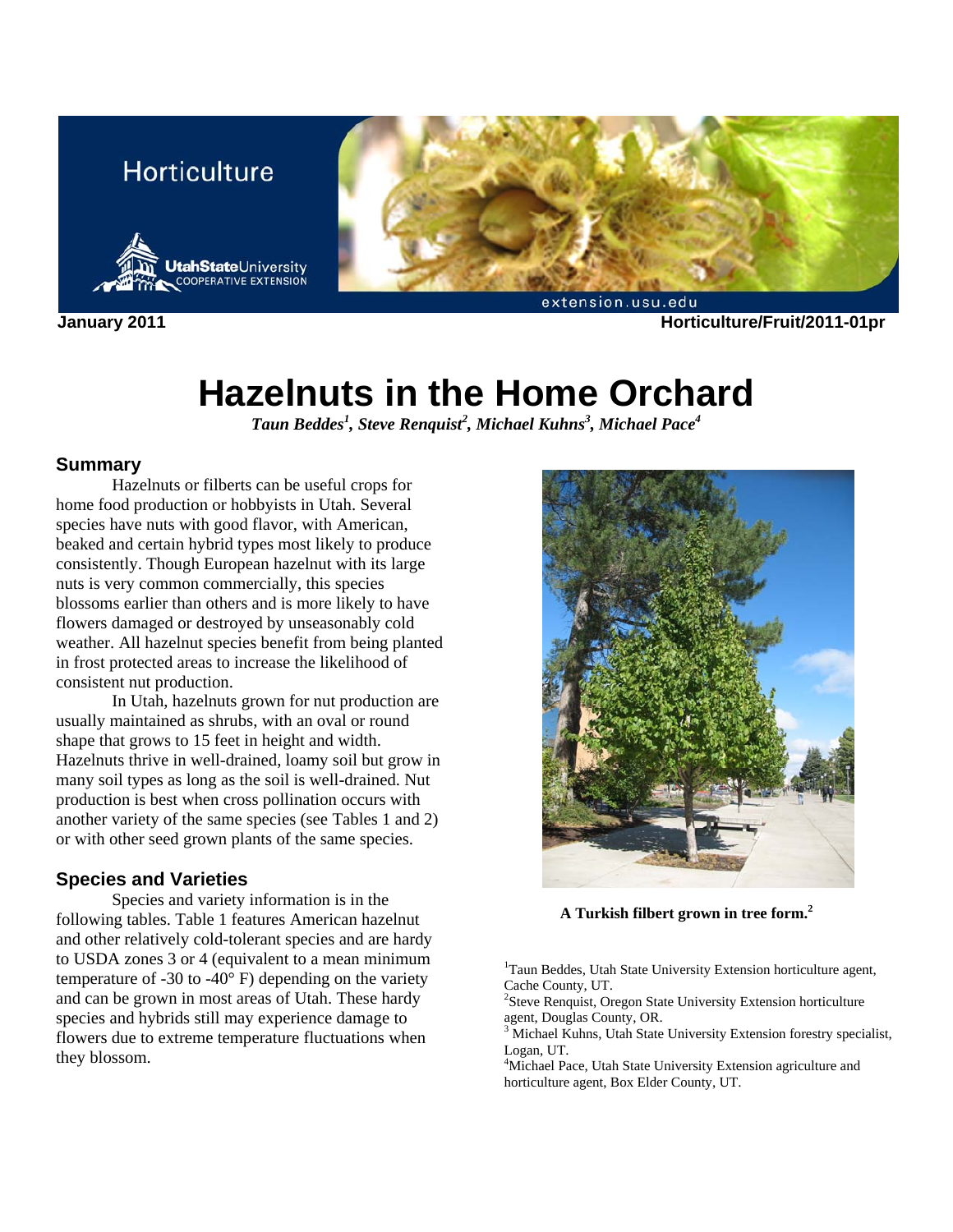**Table 1. Common hazelnut species used for nut production, except European hazelnut.** 

| <b>Species</b>                                                | <b>Possible</b><br><b>Pollinizers</b>                                                                                            | <b>USDA Cold</b><br><b>Hardiness</b><br>Zone | <b>Other Comments</b>                                                                                                                                                                                                                                                                                                                                                                                                                                                                                |
|---------------------------------------------------------------|----------------------------------------------------------------------------------------------------------------------------------|----------------------------------------------|------------------------------------------------------------------------------------------------------------------------------------------------------------------------------------------------------------------------------------------------------------------------------------------------------------------------------------------------------------------------------------------------------------------------------------------------------------------------------------------------------|
| <b>American</b><br>hazelnut<br>(Corylus<br><i>americana</i> ) | Other seed grown<br>Amrican hazelnut<br>plants. Purchase 2-<br>3 plants for<br>sufficient<br>pollination.                        | 3                                            | Among the most commonly grown species in northern Utah.<br>Produces well flavored, sweet nuts approximately 1/2 inch in<br>diameter and length. Sometimes used to create habitat for<br>wildlife and as a hedgerow. Expect plant size to be 15 feet<br>high and 10 feet wide when shrubs reach maturity.                                                                                                                                                                                             |
| 'Arbor Day'<br>hybrid<br>hazelnut<br>(C. x 'Arbor<br>Day')    | Hybrid plants are<br>seed grown and<br>readily pollinize<br>each other.<br>Purchase 2-3 plants<br>for sufficient<br>pollination. | 3                                            | Cold-hardiness is the main feature of Arbor Day Foundation<br>hybrids, which will grow in USDA hardiness zone 3. Expect<br>plant size to be 15 feet high and 10 feet wide when shrubs<br>reach maturity. They produce nuts $\frac{1}{2}$ to $\frac{3}{4}$ inch in diameter<br>and length. Other, higher yielding hybrid hazelnuts exist<br>that produce thinner shelled nuts. They are less common<br>in commerce. Contact vendors listed at the end of this<br>publication for further information. |
| <b>Beaked</b><br><b>Hazelnut</b><br>$(C.$ cornuta)            | Other seed grown<br>beaked hazelnut<br>plants. Purchase 2-<br>3 plants for<br>sufficient<br>pollination.                         | 3                                            | Less common in the nursery trade but sometimes available.<br>Used in breeding programs and wildlife conservation due to<br>its disease resistance and cold hardiness. Produces nuts 1/2 to<br>3⁄4 inch in diameter and length. Expect plant size to be 15 feet<br>high and 10 feet wide when shrubs reach maturity.                                                                                                                                                                                  |
| Large filbert<br>(C. maxima)                                  | Other seed grown<br>large filbert plants.<br>Purchase 2-3 plants<br>for sufficient<br>pollination.                               | 3                                            | Very similar to European hazelnut with nut being<br>intermediate in size between American and European<br>hazelnuts. In the United States 'Purpurea', a red leafed<br>variety, is the most common form available to home owners.                                                                                                                                                                                                                                                                     |
| <b>Turkish</b><br>filbert $(C.$<br><i>colurna</i> )           | Another seed<br>grown plant of the<br>same species.<br>Purchase 2-3 plants<br>for sufficient<br>pollination.                     | $\overline{4}$                               | Primarily grown as an ornamental tree; nuts are similar in<br>size to American hazelnut, but are harder shelled.                                                                                                                                                                                                                                                                                                                                                                                     |

Table 2 gives specific information for European hazelnut. Keep in mind that even though the species is cold-hardy in much of the state, actual nut production may be limited by late frosts due to how early this

species blooms. Varieties are listed for general information but most have not been systematically tried in the Intermountain West, so plant with caution.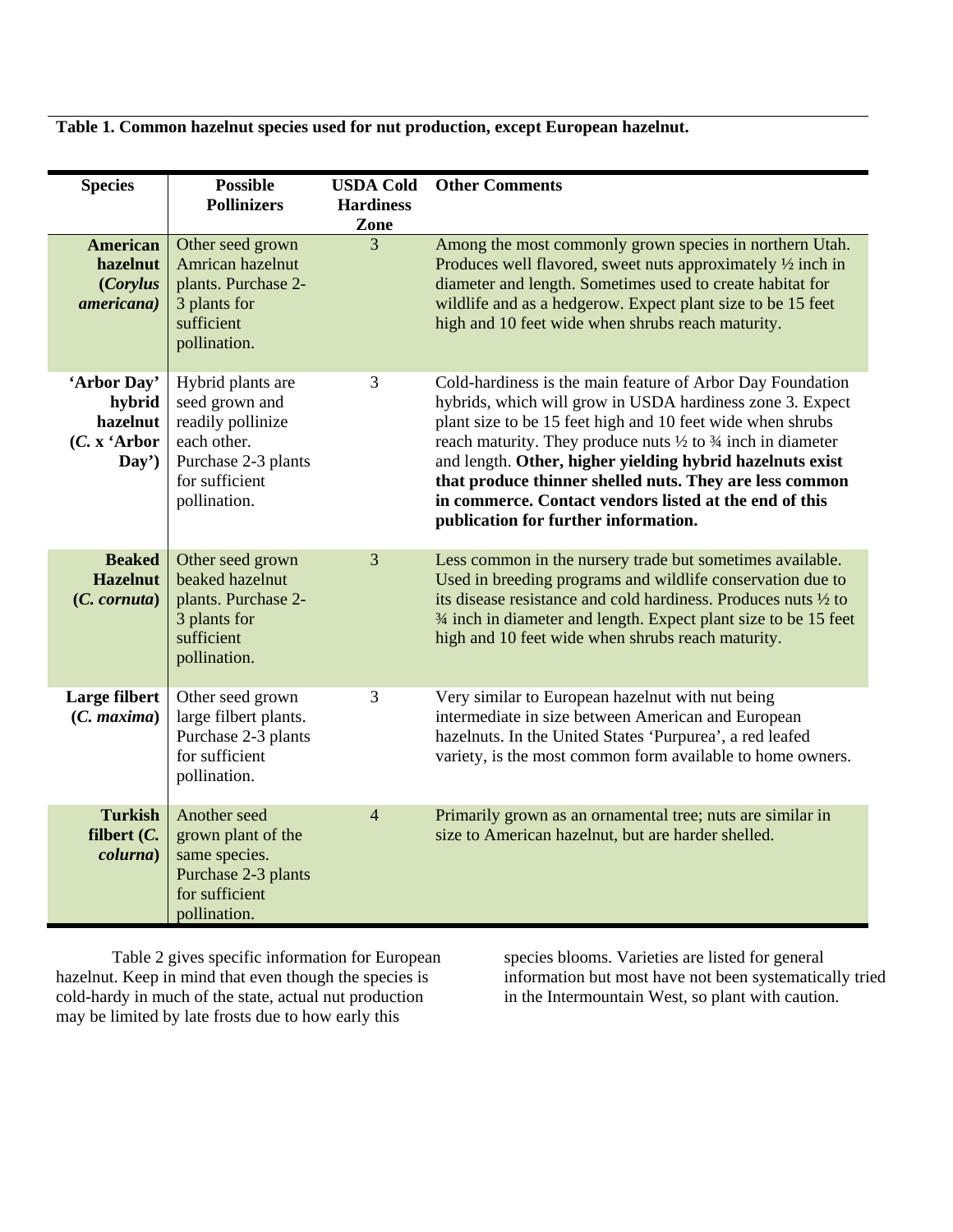| <b>Cultivar</b>               | <b>Possible Pollinizers</b>    | <b>Other Comments</b>                                                                                                                                                                                                             |
|-------------------------------|--------------------------------|-----------------------------------------------------------------------------------------------------------------------------------------------------------------------------------------------------------------------------------|
| 'Barcelona'                   | 'Casina'                       | Popular variety that is a heavy producer. It is being used<br>less due to its susceptibility to eastern filbert blight<br>(EFB).                                                                                                  |
| 'Butler'                      | 'Ennis'                        | Slow growing but produces very large, rounded nuts.                                                                                                                                                                               |
| Casina'                       | 'Barcelona' or 'White Aveline' | Newer variety that has thin shelled nuts and is a heavy<br>producer.                                                                                                                                                              |
| 'Ennis'                       | 'Butler'                       | Produces large nuts and large overall crops. Along with<br>'Barcelona', one of the most popular varieties. It is very<br>susceptible to EFB.                                                                                      |
| 'Eta'                         | Any other variety              | Bred by Oregon State University primarily as a pollinizer<br>for other varieties. Later flowering and produces medium<br>sized nut. EFB immune. Due to later blooming, it may be<br>slightly more likely to consistently produce. |
| 'Gamma'                       | Any other variety              | Bred as a pollinizer for other varieties. Very productive<br>with medium to small nuts. EFB resistant.                                                                                                                            |
| 'Hall's Giant'<br>('Bowlyer') | Any other variety              | Produces large nuts and is a good pollinizer for other<br>varieties. Less cold tolerant than other cultivars and<br>produces light crops.                                                                                         |
| 'Jefferson'                   | 'Eta or Theta'                 | This is a new variety that is resistant to EFB. The tree is<br>smaller than 'Barcelona' but is more productive with high<br>quality nuts.                                                                                         |
| 'Purpurea'                    | 'White Aveline'                | This is an ornamental variety with dark red spring leaves.<br>It still produces edible nuts.                                                                                                                                      |
| 'Red Dragon'                  | Any other variety              | Bred as an ornamental that features contorted branches<br>similar to the ornamental variety 'Contorta', but with dark<br>red leaves. Nuts are produced smaller in size than types<br>bred for nut production. Resistant to EFB.   |
| 'Santiam'                     | 'Gamma or Yamhill'             | Medium to large nut, very productive, and resistant to<br>EFB.                                                                                                                                                                    |
| 'Theta'                       | 'Jefferson'                    | Late blooming variety that may be slightly more likely to<br>produce nuts. EFB immune.                                                                                                                                            |
| 'Yamhill'                     | 'Santiam, or Gamma'            | Early ripening, very tasty nut, resistant to EFB. A small<br>tree.                                                                                                                                                                |

**Table 2. Common cultivars of European hazelnut (***C. avellana***).**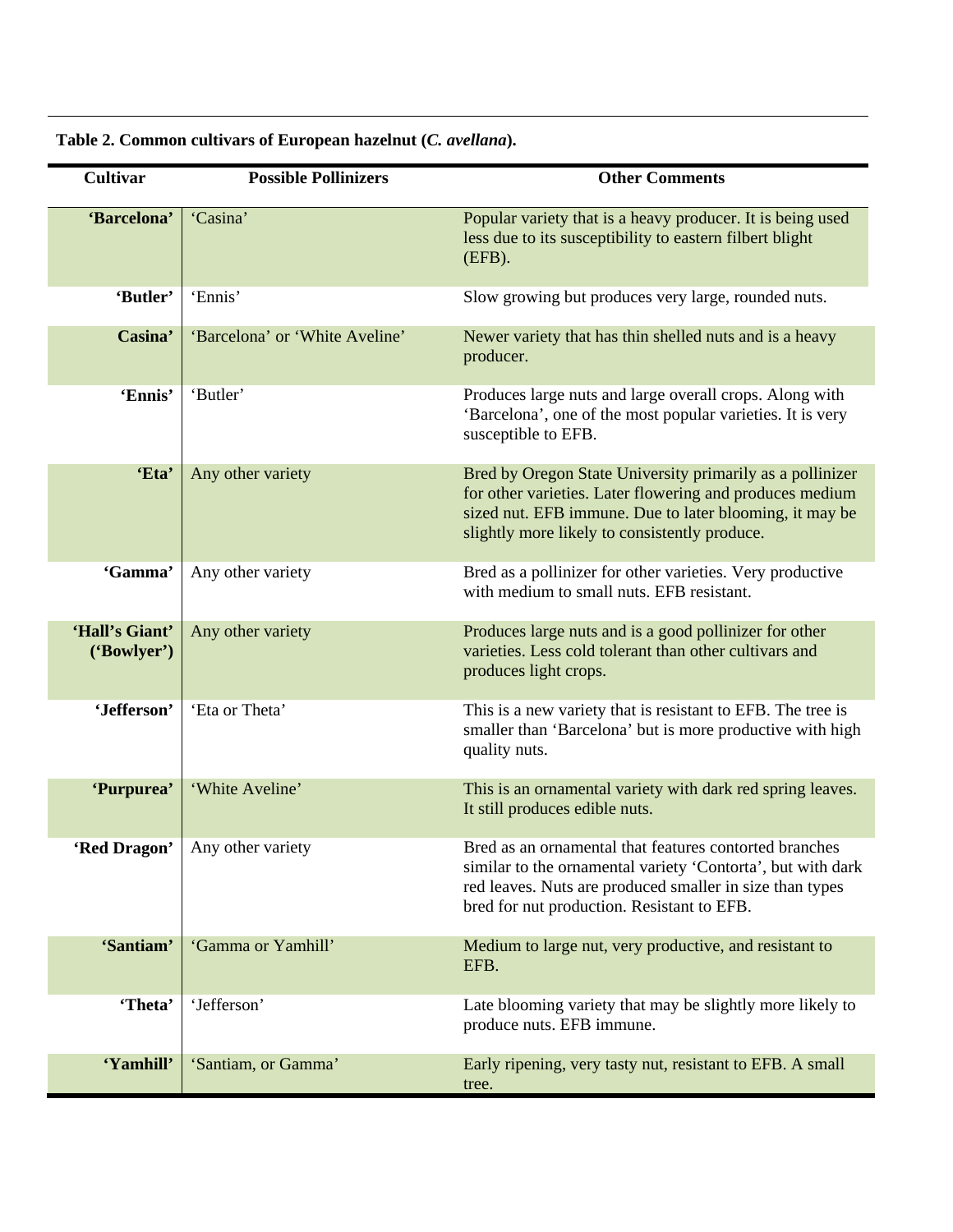## **How to Grow**

*Soil***:** Hazelnuts prefer well-drained, moist, loamy soil, but grow in many soil types given proper drainage. An inexpensive soil test can help determine if soil is suitable for hazelnut production. For more information about soil testing, visit the USU analytical laboratory website at: http://www.usual.usu.edu/.

*Soil Preparation, Planting and Handling***:** Dig the planting hole twice as wide as the root system of the tree and deep enough to just meet the root collar. Incorporate organic matter (compost) into the soil at the time of planting and mix into the back-fill soil at a ratio of 1 part organic matter to 3 parts soil. For more information concerning planting trees read the following fact sheet:

#### http://extension.usu.edu/forestry/Reading/Assets/PDFDo cs/NR\_FF/NRFF017.pdf .

Hazelnuts may be available in bare-root or containerized forms. When purchased bare-root, the roots should be free of major damage and not dried out. Install newly purchased plants as quickly as possible. When bare-root plants must be stored, keep them at a temperature above freezing and below 40° F. Keep rootsystems covered with moist sawdust, peat-moss, or wet straw or potting soil until the time of planting.

Trees and shrubs should not be planted in turf due to differing irrigation and nutrient requirements. Turf competes for soil nutrients and causes up to a 50% reduction in the growth rate of some trees. If trees must be planted in turf situations, remove sod at least 2 to 3 feet away from the trunk and replace with mulch.

*Spacing:* Hazelnuts should be spaced 15 to 20 feet apart in orchard situations. If planted in the landscape, leave enough room so that plants are not crowded to allow for sufficient nut production.

*Pruning:* Left in a shrub form, hazelnuts need little maintenance. Renewal pruning (a method of pruning where a certain percentage of old growth is removed from near the base of the plant annually to encourage new growth) is a good strategy for maintaining shrub size and maximizing production. For hazelnuts, remove between 15 and 20% of old growth a year. Limbs can also be removed from near the ground to make nut collection easier.

If a tree form is desired (this is only practical using European and Turkish species), train young plants to develop three to five strong scaffold branches. Mature trees need moderate pruning annually to stimulate stem growth, to maintain high production of large nuts, and to minimize alternate bearing, where trees put on heavy nut crops in one year and light or non-existent crops the next. Pruning out suckers from around the base of the tree will also help to maintain the tree form. For more information on pruning, read the fact sheet *Pruning the* 

#### *Home Orchard* at:

#### http://extension.usu.edu/files/publications/publication/H G\_363.pdf.

*Water:* Newly installed plants require supplemental irrigation for at least 2 years. This involves deep watering periodically while allowing the soil in and around the plant's root-zone to dry moderately between irrigations. Daily and frequent, shallow watering is discouraged.

Soil type greatly influences moisture availability. Soils high in clay retain water for a longer period of time than sandy soils. Cool weather also reduces the need for frequent irrigation while hotter temperatures generally increase water needs. Hazelnuts should not be planted in turf where lawns and woody plants have differing irrigation requirements and compete for nutrients.

After 2 to 3 years, hazelnuts require less frequent supplemental irrigation. In clay or loamy type soils, irrigate established plants one to times a month, 2 feet deep during the hottest time of the year. This frequency may need to be increased to two to three time monthly in sandy or other sharply drained soils.

*Fertilization:* A soil test reveals soil nutrient levels and composition, which greatly assists in determining if fertilization is warranted. Additionally, hazelnuts should only be fertilized in the spring as trees begin actively growing. Another help in determining if they may need fertilizer is their overall appearance. If the plant appears healthy and yields sufficiently, no fertilizer is needed.

*Mulch:* Woody plants benefit from 2-3 inches of mulch placed over their root-zones. This increases plant growth rates, and reduces competition with weeds and the amount of supplemental irrigation needed. However, do not allow mulch to directly contact the trunk(s) at the base of the plant to reduce potential rodent damage.

## **Avoiding Problems**

*Weeds:* Controlling weeds in the planting area before planting and for the life of the tree is imperative. Hand weeding or shallow mechanical cultivation is usually sufficient. If hard-to-kill perennial weeds such as field bindweed are present, certain herbicides may be suitable for control. Keeping the area underneath weed free will make harvest from the ground much easier and eliminate competition for nutrients and soil moisture. Apply mulch 2 to 3 inches deep around the root-zone of plants to reduce weeds. This reduces time spent pulling weeds and the need for herbicide applications. When weeds do grow through mulch, spot treatment with an herbicide is acceptable. Do not apply mulch so that it comes in direct contact with plant trunks, and do not apply herbicides so that they come into direct contact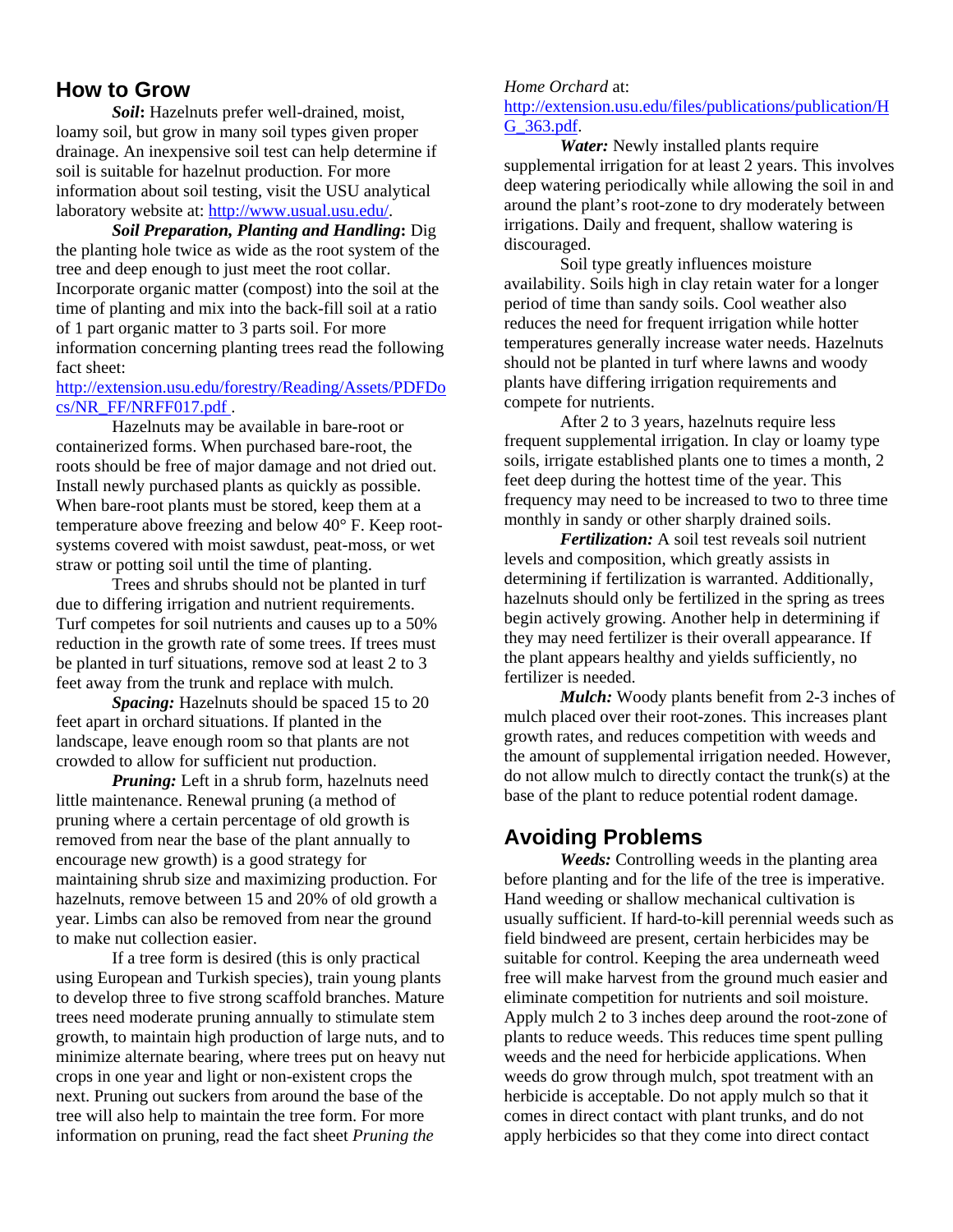with trunks and branches. Contact your local USU Extension office for current information on methods of controlling various weeds. Keep in mind that information given on pesticide labels is federal law and should be followed exactly.

*Pests:* Hazelnuts are somewhat susceptible to a number of pests including aphids, leaf rollers, leaf and nut feeding insects, spider mites and scales If a potential pest is found, agriculture or horticulture agents at your local USU Extension office can assist in identification and control. The USU Plant Pest Diagnosis Lab is also an excellent resource and information can be found at http://utahpests.usu.edu/.

*Diseases:* Hazelnuts are susceptible to a number of diseases, but many of these are less common or not present in the Intermountain West. Diseases of most concern in Utah are various root rots and powdery mildew. Both can usually be managed employing good cultural practices such as planting in compatible soil, correct irrigation and ensuring that plants have sufficient air circulation. See Table 3 for specific information pertaining to disease management.

#### **Table 3. Diseases of Hazelnuts.**

| <b>Eastern Filbert</b><br><b>Blight</b>        | Turkish, American and beaked filbert appear immune, but it is of serious concern<br>anywhere European hazelnuts are grown. Filbert blight fungal spores are released during<br>prolonged wet weather and enter new growth. Once the infection has entered, it can only<br>be removed by pruning 1 to 3 feet past where symptoms are observed. The use of resistant<br>or immune cultivars is the best way to prevent the disease. Otherwise, fungicide sprays<br>applied as protectants to new growth in spring is important for susceptible cultivars. To<br>date, this disease has not been reported in Utah. |
|------------------------------------------------|-----------------------------------------------------------------------------------------------------------------------------------------------------------------------------------------------------------------------------------------------------------------------------------------------------------------------------------------------------------------------------------------------------------------------------------------------------------------------------------------------------------------------------------------------------------------------------------------------------------------|
| Phytophthora and<br>other root-rot<br>diseases | Phytopthora is a fungal-like organism that can usually be prevented through good soil and<br>water management practices. Over-watering greatly increases chances plants contract the<br>disease.                                                                                                                                                                                                                                                                                                                                                                                                                |
| <b>Powdery Mildew</b>                          | If plants are infected with powdery mildew in the autumn, treatment often is not needed.<br>For more persistent cases, fungicidal treatments are available.                                                                                                                                                                                                                                                                                                                                                                                                                                                     |

## **Harvest and Storage**

Depending on the species or cultivar, hazelnuts ripen from late September through October. Nuts grow inside of a husk and usually drop to the ground upon ripening. As nuts drop, they should be collected from the ground several times a week. This drop may not occur with seed grown plants, in which case nuts should be handpicked after the surrounding husks have browned. It is far less common, but some seed grown plants may produce nuts that are difficult to remove from the husk. If this occurs, the kernels can still be removed by cracking.

 Dry hazelnuts soon after harvest at temperatures between 95° and 105° F. If nuts are dried at temperatures above 110°, flavor may be negatively impacted. Nuts should be dried for 72 to 96 hours.

## **Productivity**

The amount of nuts produced per plant (especially seed grown plants) can vary widely. Preliminary research from Minnesota shows that when using hybrid varieties selected for nut production that

between 4 and 12 pounds can be produced per plant annually, with an average near 7 pounds.



#### **Hazelnuts form in a husk. Nuts usually fall when ripe but may need to be hand harvested.1**

 Hazelnuts often bear more heavily in some years than others. However, lower yielding plants generally produce larger nuts. Additionally, production